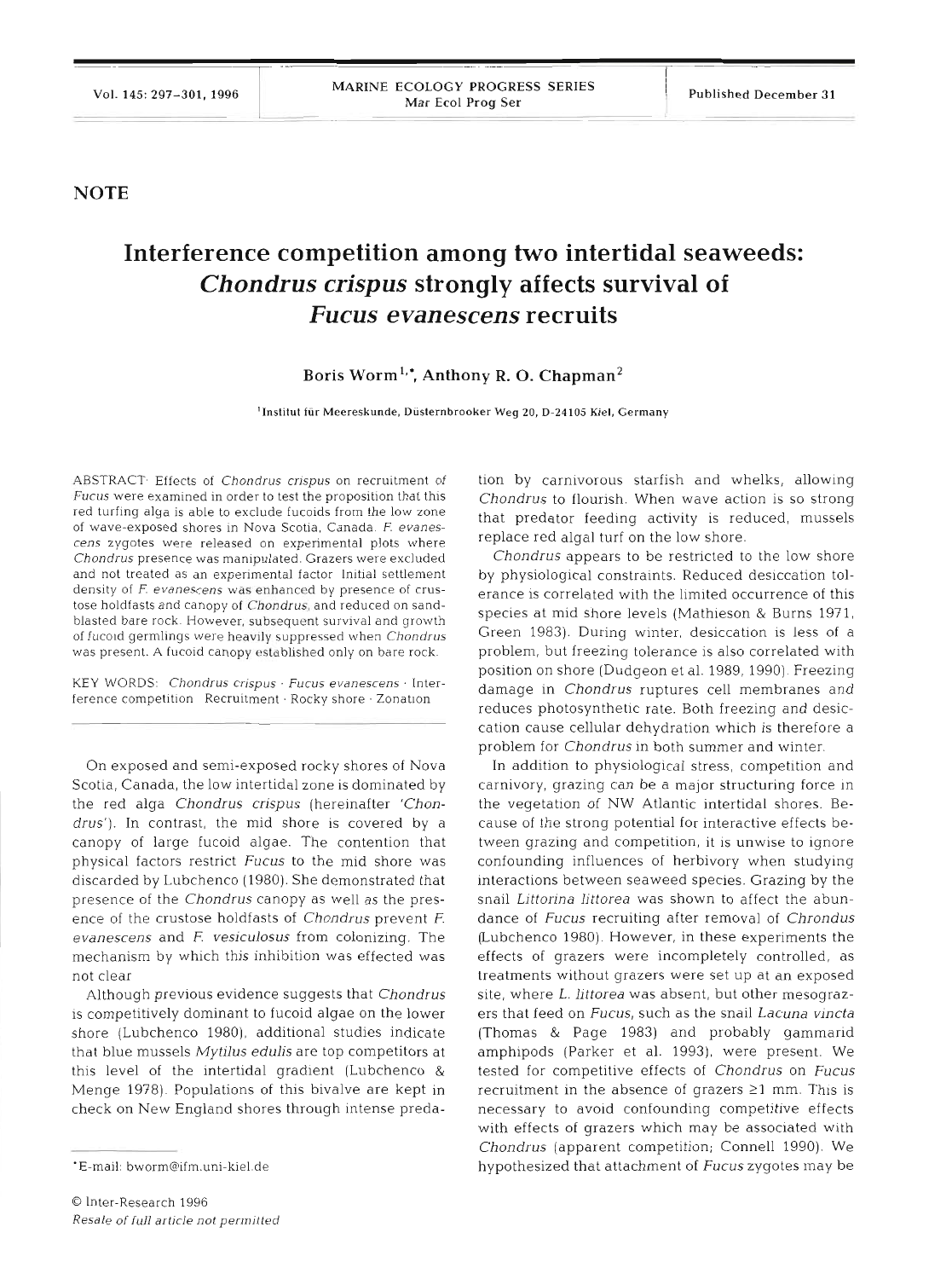low on the smooth crustose holdfasts of *Chondrus*  which cover a large portion of primary space  $(65 \pm 3\%)$ cover, mean  $\pm$  1 SE, n = 25). Furthermore we strongly suspected that growth of microrecruits might be limited by low light levels under the dense *Chondrus*  canopy  $(93 \pm 1.78\%$  cover,  $n = 5$ ).

Materials and methods. The experimental site was at Nowland's Point, Lower Prospect (44°27' N, 63"43'W), 30 km SW of Halifax, Nova Scotia. This semi-exposed granitic headland is largely undisturbed by human activity. The maximum tidal range in this area is 2.1 m. Vertical distribution of dominant space occupants was quantified at **3** replicate locations on this headland. At each location, eleven 4.5 m transects (spaced 0.5 m apart) were run across the shore gradient from 0.0 to 1.1 m above LAT (lowest astronomical tide level). At 10 cm intervals, we recorded the species crossed by the transect line. Percent cover of each species at each 10 cm interval was calculated by dividing intercepts by number of transects and multiplying by 100.

To test for effects of *Chondrus* on *Fucus* recruitment, *2* sub-experiments were conducted. Both subexperiments were replicated in one randomized block design  $(n = 6)$ . To ensure uniform initial propagule densities, we seeded experimental plots  $(15 \times 15 \text{ cm})$ with zygotes from fertile *Fucus evanescens* plants for 24 h. Zygote release was induced by keeping plants out of water in the dark at 10°C for 2 d prior to seeding. Pre-treated fertile plants were loosely packed into cages that were permanently installed onto all experlmental plots. Cages measured  $15 \times 15 \times 10$  cm and were made from an aluminum angle frame fastened to the rock with 4 wedge anchors (Parker et al. 1993). Cages were covered with 1 mm nylon mesh and sealed tightly against the rock with a foam gasket. This allowed exclusion even of smaller amphipod species *(Hyale nilsonii, Amphithoe rubricata)* and juvenile snails 11 mm size *(Littorina littorea,* L, *obtusata).* Grazers were cleared manually from all plots and checked every 1 to 2 wk.

In the first sub-experiment, *Chondrus* presence had 2 levels: (I) *Chondrus* canopy removed and crustose holdfast present, (11) *Chondrus* canopy and crust absent (sandblasted bare rock). A second sandblasted treatment was not treated with fertile *Fucus evanescens.* This allowed us to compare seeded sandblasted treatments with natural recruitment levels on bare rock. Seeding was done on May 15-16, 1995. After 9 d, all plots were observed in *situ,* using a dissecting microscope. Within a  $10 \times 10$  cm grid, eight 1 cm<sup>2</sup> subsamples were selected by deriving coordinates from random number tables, and attached zygotes were counted. Two blocks were not sampled quantitatively because foullng by *Pilayella littoralis* and benthlc

diatoms reduced visibility of zygotes. Heavy fouling by the brown ephemeral alga *Chordaria flagelliforrnis* occurred in most cages in June. This was never observed outside cages. This canopy was removed with scissors, leaving the substratum undisturbed. F. *evanescens*  juveniles grew rapidly and visible stages (>l mm) in eight 1  $\text{cm}^2$  subsamples per plot were counted on August 10, 1995. Finally, all plots were sampled destructively by scraping a  $10 \times 10$  cm area with razor blades on September 25-26, 1995. All F. *evanescens*  > *1 mm* were collected and counted.

In the second sub-experiment, *Chondrus* canopy was seeded on May 15, 1995, and also on October 13, using new plots. Because zygote density could not be examined *in situ* under the *Chondrus* canopy, it was necessary to cut randomly placed rock segments (ca  $6 \times 3$  cm) from within treatment plots with a gasoline-powered diamond saw. To check for natural recruitment under *Chondrus* canopy, control rock segments were cut 1 m away from blocks, on the same level of shore. Cut rock segments were cemented to tiles and held for 5 d under a seawater sprinkler. Exposure to strong fluorescent light intensified *F. evanescens* zygote pigmentation and helped with identification on the very heterogeneous substratum. On each rock segment, a central  $4 \times 2$  cm area was examined after cutting away the *Chondrus* canopy. Zygotes were categorized according to the substratum to which they were attached. Sampling was done 10 d after seeding, on May 26, 1995, and, after **4** mo, on September 26, 1995. Plots seeded in October were sampled after 10 d on October 24.

Results for the first sub-experiment were analysed by l-way ANOVA for each sampling date separately. *Chondrus* canopy treatments were analysed by 2-way ANOVA with 'seeding' and 'month' (seeding in May and October) as experimental factors. The dependent variable was mean number of fucoid germlings. Data were log-transformed and homogeneity of variances was tested by Cochran's procedure

Results. The vertical distribution of species at the experimental site (Fig. 1) follows the general zonation pattern for Nova Srotia and New England (Stephenson & Stephenson 1972, Lubchenco 1980). *Fucus evanescens* inhabits the lowest part of the *Fucus* belt but is largely absent from the *Chondrus* zone. Scattered individuals of a broad leafy form of E *evanescens*  appeared only in the lowest intertidal region, where *Chondrus* abundance decreased and *Corallina officinalis* cover increased.

*Chondrus* initially facilitated *Fucus evanescens* zygote settlement, but inhibited *Fucus* recruitment to visible stages (Fig. 2). Densities of 9 d old microrecruits were highest in the presence of *Chondrus* crust, relatively low on sandblasted rock and lowest on unseeded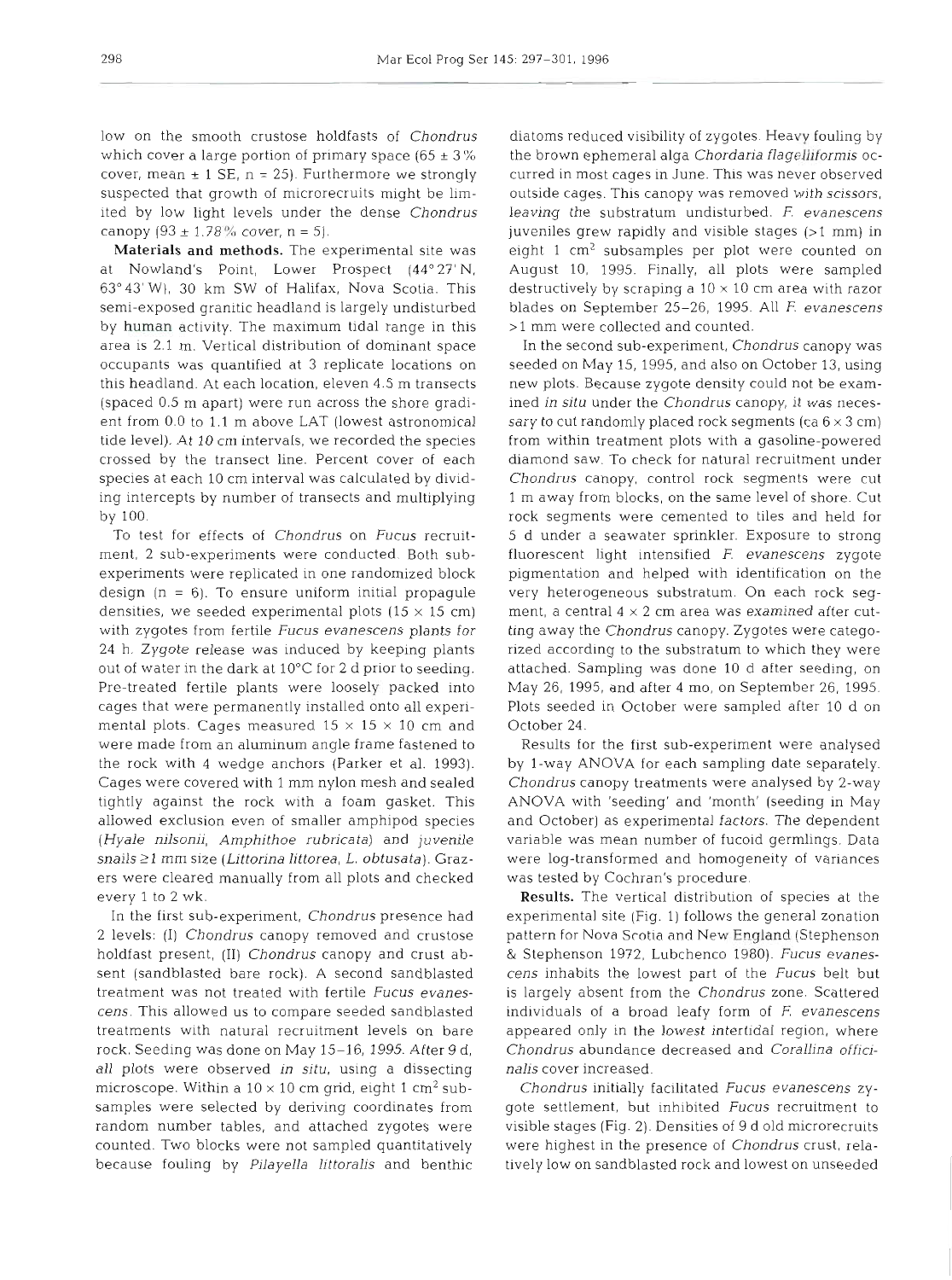

Fig. 1 Vertical zonation of dominant space occupants in the lower intertidal of zygotes were found on debris. This dif-<br>region. Points represent mean percent cover at 10 cm intervals  $(\pm 1 \text{ SE}, n = 3, \ldots, n = 3)$  for ance sig region. Points represent mean percent cover at 10 cm intervals (± 1 SE, n = 3, and ference was significant (2-way ANOVA, shown for 50 cm intervals) along 33 transect lines. 0 cm is equivalent to 1.1 m<br>above 1 AT, 450 cm to above LAT, 450 cm to 0.0 m above LAT *Fucus* is largely absent from the angular transformation, MS<sub>eiror</sub> = 0.087,<br>Chondrus cripus zone, Corallina officinalis replaces C, crispus near the sub- factor 'seeding' F<sub>1,20</sub> = 18 *Chondrus cripus zone. Corallina officinalis replaces <i>C. crispus* near the sub-

0.001). Settlement under Chondrus canopy was also in seeded plots compared to controls  $(MS_{\text{error}} = 0.097)$ , high and increased by experimental seeding in May factor 'seeding'  $F_{1,20} = 7.2$ , p < 0.05, factor 'month' and October (2-way ANOVA,  $MS_{error} = 0.35$ ; factor  $F_{1,20} = 21.4$ ,  $p < 0.001$ , 'seeding x month'  $F_{1,20} = 4.45$ , 'seeding'  $F_{1,20}$  = 7.0, p < 0.05, factor 'month'  $F_{1,20}$  = 0.02, p < 0.05). ns, 'seeding  $\times$  month'  $F_{1,20} = 0.07$ , ns). However, subse-<br>**Discussion.** There are strong competitive effects of quent growth of F. evanescens to visible stages >1 mm Chondrus on early life stages of Fucus evanescens. was drastically depressed in the presence of Chondrus Chondrus dominance on the low shore in Nova Scotia crust and canopy. In plots with Chondrus crust present, may be partly explained by recruitment inhibition of densities decreased exponentially, and only 0.5% mid-shore fucoids. If released from competition (and  $(\pm 0.4\%$  SE, n = 5) of recruits in May were present grazing) F. evanescens grew quickly and formed a as visible stages by the end of September. In the pres- dense canopy after 4 mo. ence of Chondrus canopy, only 0.15%

 $(\pm 0.15\% \text{ SE}, n = 5)$  of *F. evanescens* rezygotes may have remained under the  $\sim$  100  $\sim$   $\sim$   $\sim$   $\sim$   $\sim$  rock canopy, where they were inhibited by shading. In September, *E* evanescens zy- **E** l0 gote density in canopy treatment plots was only 3.9% ( $\pm 2.4$ % SE, n = 6) of the  $\frac{1}{5}$  1 density found in May. Clearly, not only growth, but survival of F. evanescens re-  $\frac{9}{3}$  0.1 cruits is low in the presence of *Chondrus*.<br>On candidated plats recruit densities result to 0.01

segments cut from canopy treatment and **portion**  $(11\% \pm 2.4\% \text{ SE}, n = 24)$  than  $(65\% \pm 3\% \text{ SE}, n = 25)$ . Highest recruit densities occurred on unstable calcareous to debris, while in seeded plots only 16% tidal boundary factor 'month'  $F_{1,20} = 6.2$ , p < 0.05, 'seeding  $\times$  month'  $F_{1,20} = 0.0035$ , ns). Con-

rock (1-way ANOVA;  $MS_{error} = 0.11$ ,  $F_{2.9} = 16.4$ ,  $p <$  versely, a higher proportion of zygotes settled on rock



0.01). Only in the absence of Chondrus *Chondrus* canopy was left intact and seeded in May and October Unseeded was a fucoid canopy (3 to 5 cm high, 4 plots controlled for natural recruitment below *Chondrus* canopy. Figures for<br>plants cm<sup>-2</sup>) present after 4 mo May show mean zygote densities (±1 SE, n = 4). In August and September plants cm<sup>-2</sup>) present after 4 mo.<br>
Proportional recruit densities on the stages >1 mm were counted (n = 5). For canopy treatments,<br>
different substrata present under *Chon*-<br>
differences, tested by 1-way ANOVAs, is indic drus canopy were measured on 24 rock with  $\mathbf{p} < 0.05$ ,  $\mathbf{p} < 0.01$ ,  $\mathbf{p} < 0.001$ (1-way ANOVA,  $MS_{error} = 0.039$ ,  $F_{2,8} =$  *evanescens. F. evanescens zygotes were released from fertile plants ('seed-*<br> $\frac{10,051,0051,0051,0051,0000}{20,0000}$  (1. way ing) on 15 × 15 cm plots. Two sub-experiments were cond  $p > 0.05$  and October (1-way ing) on 15  $\times$  15 cm plots. Two sub-experiments were conducted: (A) *Chondrus* canopy was cut and the crustose holdfasts left or removed (sand-<br>ANOVA, MS<sub>error</sub> = 0.302,  $F_{2,8}$  = 13.45,  $p <$ blasted rock). Plots with unseeded rock controlled for natural recruitment; (B)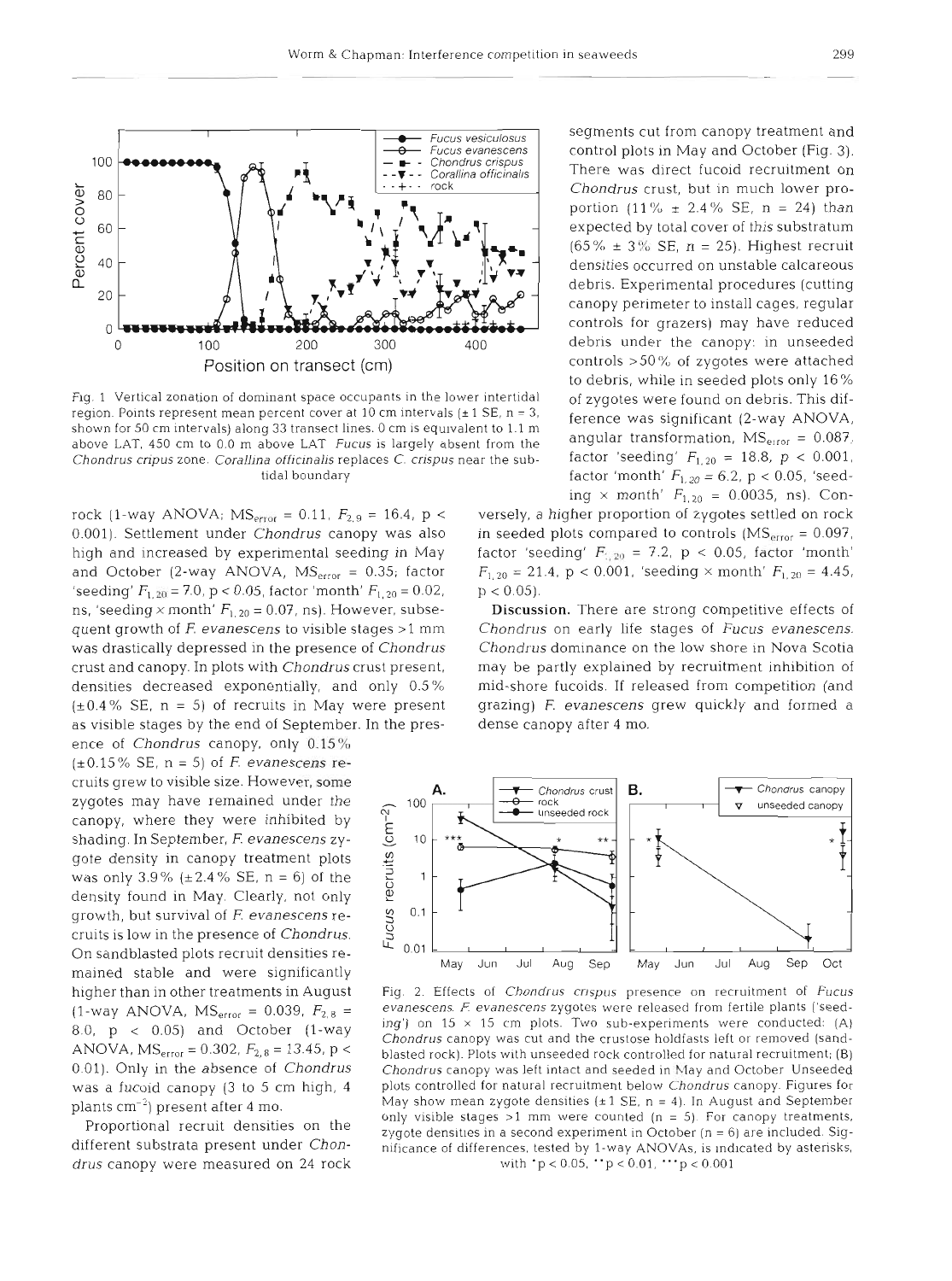

Fig. 3. Attachment of Fucus evanescens zygotes on different substrata present under Chondrus crispus turf. Open bars represent mean  $(\pm 1 \text{ SE}, n = 24)$  proportion of zygotes on a substratum relative to total number of zygotes on rock segments cut from the Chondrus zone Debris refers to abundant calcareous debris, trapped under the dense Chondrus turf. Calc. crusts =  $Phymatolithon$  spp. There were significant effects of experimental seeding (shown by black bars) on relative zygote densities or debris, but not on the other substrata. Significance of differences is indicated as in Fig. 2

Initially, microrecruit densities were highest on plots with Chondrus crust (or canopy) present, probably due to favorable physical conditions, i.e. increased substrate heterogeneity and lower desiccation, compared with sandblasted plots. Brawley & Johnson (1991) showed that mortality of fucoid microrecruits  $\leq 1$  wk old) is high, and short-term survival is increased under red algal turf compared to rock. Thus, in our expenment, initial age-specific mortality may have been highest on exposed rock (Chondrus absent). At the first census date (after 9 d), germlings may have passed the most susceptible stage and densities remained stable thereafter

Settlement of Cystoseira spp. under red algal turf is elevated compared to calcareous crusts (Benedetti-Cecchi & Cinelli 1992). However, post-settlement fucoid recruit mortality under the turf reversed the expected pattern of Cystoseira abundance. We observed the same process. Under Chondrus canopy >95% of zygotes were lost after 4 mo, and  $\leq 1\%$  grew to visible size. When only Chondrus crust was present 4% of zygotes grew to visible size after 2 mo, but only 10% of these survived 4 mo. In contrast, on bare rock with no Chondrus >85 % of fucoid recruits grew to visible size and  $65\%$  of these survived 4 mo. Chondrus may have directly induced Fucus evanescens recruit mortality. Although allelopathic effects (Fletcher 1975) cannot be ruled out, epidermal surface 'sloughing' has already been reported for many crustose algae (Johnson & Mann 1986) and also for Chondrus (Sieburth & Tootle 1981). Furthermore, high (>50% in untreated controls) mortality of  $F$ . evanescens recruits may be expected due to settlement on calcareous debris that is

trapped under the turf. This represents a preferred but highly unstable substratum for Fucus zygotes.

In subtidal habitats, algal turfs may also have strong negative effects on canopy species recruitment. Coralline and fleshy red algal turfs effectively suppressed kelp (several species) recruitment in southern California (Dayton et al. 1984). Also, after removal of abundant red algal turf (mostly Phyllophora truncata), a 10-fold enhancement of visible sporophyte density of Laminaria longicruis and L. digitata occurred (Chapman 1984). Like Chondrus, P. truncata is slow growing, but may outcompete very fast growing Laminaria plants by recruitment inhibition. This might be a general evolutionary strategy of turf-forming species, in contrast to large canopy-forming species. Moreover Chondrus and possibly many turf- and crust-forming alga are resistant to physical disturbance (Littler & Littler 1980) and grazing (Lubchenco 1978, Norton et al. 1990, Parker & Chapman 1994, Worm 1996). These traits may be involved in general trade-offs with growth rates (Littler & Littler 1980) but not with competitive ability.

Acknowledgements. We are especially grateful to Heather Hunt and Fred Watts for helping us in the field, and to Peter Petraitis for statistical advice. Funding for B.W. was provided by a scholarship from the International Council for Canadian Studies. Other costs were defrayed by grant A6497 to A.R.O.C. from the Natural Sciences and Engineering Council of Canada.

## LITERATURE CITED

- Benedetti-Cecchi L, Cinelli F (1992) Effects of canopy cover, herbivores and substratum type on patterns of Cystoseira spp. settlement and recruitment in littoral rockpools. Mar Ecol Prog Ser 90:183-191
- Brawley SH, Johnson LE (1991) Survival of fucoid embryos in the intertidal zone depends upon developmental stage and microhabitat. J Phycol 27:179-186
- Chapman ARO (1984) Reproduction, recruitment and mortality in two species of Laminaria in Southwest Nova Scotia. J Exp Mar Biol Ecol78:99- 109
- Connell JH (1990). Apparent versus 'real' competition in plants. In: Grace JB, Tilman D (eds) Perspectives on plant competition. Academic Press, San Diego. p 9-26
- Dayton PK, Currie V, Gerrodette T, Keller BD, Rosenthal R, Van Tresca D (1984) Patch dynamics and stability of some California kelp communities. Ecol Monogr 54:253-289
- Dudgeon SR, Davison IR, Vadas RL (1989) Effect of freezing on photosynthesis of intertidal macroalgae: relativc tolerance of Chondrus crispus and Maslocarpus stellatus (Rhodophyta). Mar Biol 101:107-114
- Dudgeon SR, Davison IR, Vadas RL (1990) Freezing tolerance in the intertidal red algae Chondrus crispus and Mastocarpus stellatus: relative importance of accllrnation and adaptation. Mar Blol 106:423-436
- Fletcher RL (1975) Heteroantagonism observed in mixed algal cultures. Nature 253:534-535
- Green JE (1983) Factors controlling the vertical zonation of two intertidal seaweeds: Chondrus crispus Stackhouse and Gigartina stellata (Stackhouse) Batters. MSc thesis,